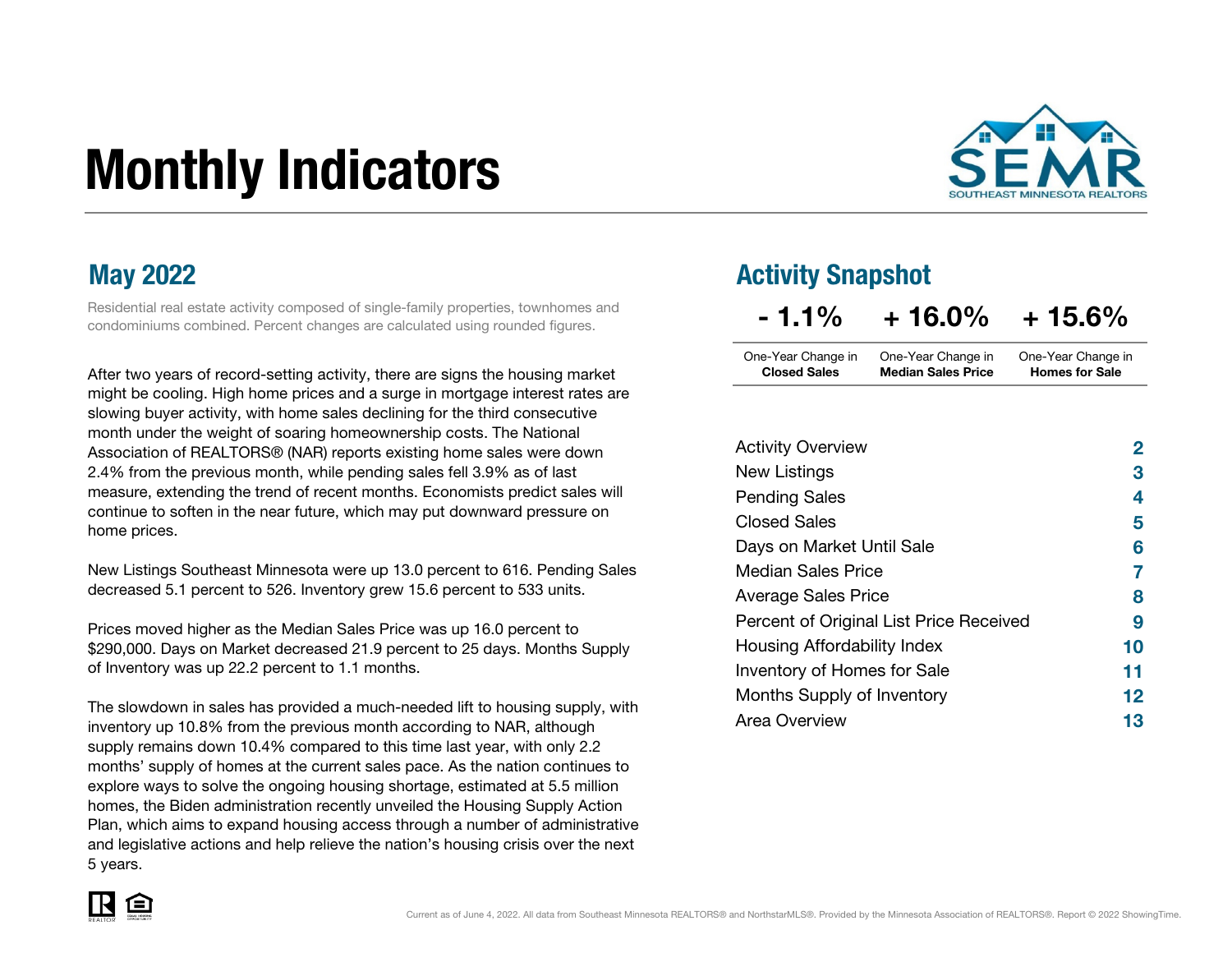### Activity Overview

Key metrics by report month and for year-to-date (YTD) starting from the first of the year.



| <b>Key Metrics</b>           | <b>Historical Sparkbars</b>              | $5 - 2021$ | 5-2022    | <b>Percent Change</b> |           | <b>YTD 2021 YTD 2022</b> | Percent Change |
|------------------------------|------------------------------------------|------------|-----------|-----------------------|-----------|--------------------------|----------------|
| <b>New Listings</b>          | 5-2019<br>5-2022<br>5-2020<br>5-2021     | 545        | 616       | $+13.0%$              | 2,440     | 2,525                    | $+3.5%$        |
| <b>Pending Sales</b>         | 5-2019<br>$5 - 2020$<br>5-2022<br>5-2021 | 554        | 526       | $-5.1%$               | 2,386     | 2,335                    | $-2.1%$        |
| <b>Closed Sales</b>          | 5-2019<br>$5 - 2021$<br>5-2022           | 525        | 519       | $-1.1%$               | 1,915     | 1,923                    | $+0.4%$        |
| <b>Days on Market</b>        | 5-2019<br>5-2020<br>$5 - 2021$<br>5-2022 | 32         | 25        | $-21.9%$              | 43        | 37                       | $-14.0%$       |
| <b>Median Sales Price</b>    | 5-2019<br>5-2020<br>$5 - 2021$<br>5-2022 | \$250,000  | \$290,000 | $+16.0%$              | \$232,900 | \$265,000                | $+13.8%$       |
| <b>Avg. Sales Price</b>      | 5-2019<br>5-2020<br>5-2021<br>5-2022     | \$295,899  | \$326,041 | $+10.2%$              | \$267,582 | \$306,493                | $+14.5%$       |
| Pct. of Orig. Price Received | 5-2019<br>5-2020<br>5-2021<br>5-2022     | 101.1%     | 101.5%    | $+0.4%$               | 99.2%     | 99.8%                    | $+0.6%$        |
| <b>Affordability Index</b>   | 5-2019<br>5-2020<br>$5 - 2021$<br>5-2022 | 170        | 118       | $-30.6%$              | 183       | 129                      | $-29.5%$       |
| <b>Homes for Sale</b>        | 5-2019<br>5-2021<br>5-2020<br>5-2022     | 461        | 533       | $+15.6%$              | $-1$      |                          |                |
| <b>Months Supply</b>         | 5-2019<br>5-2021<br>5-2020<br>5-2022     | 0.9        | $1.1$     | $+22.2%$              |           |                          |                |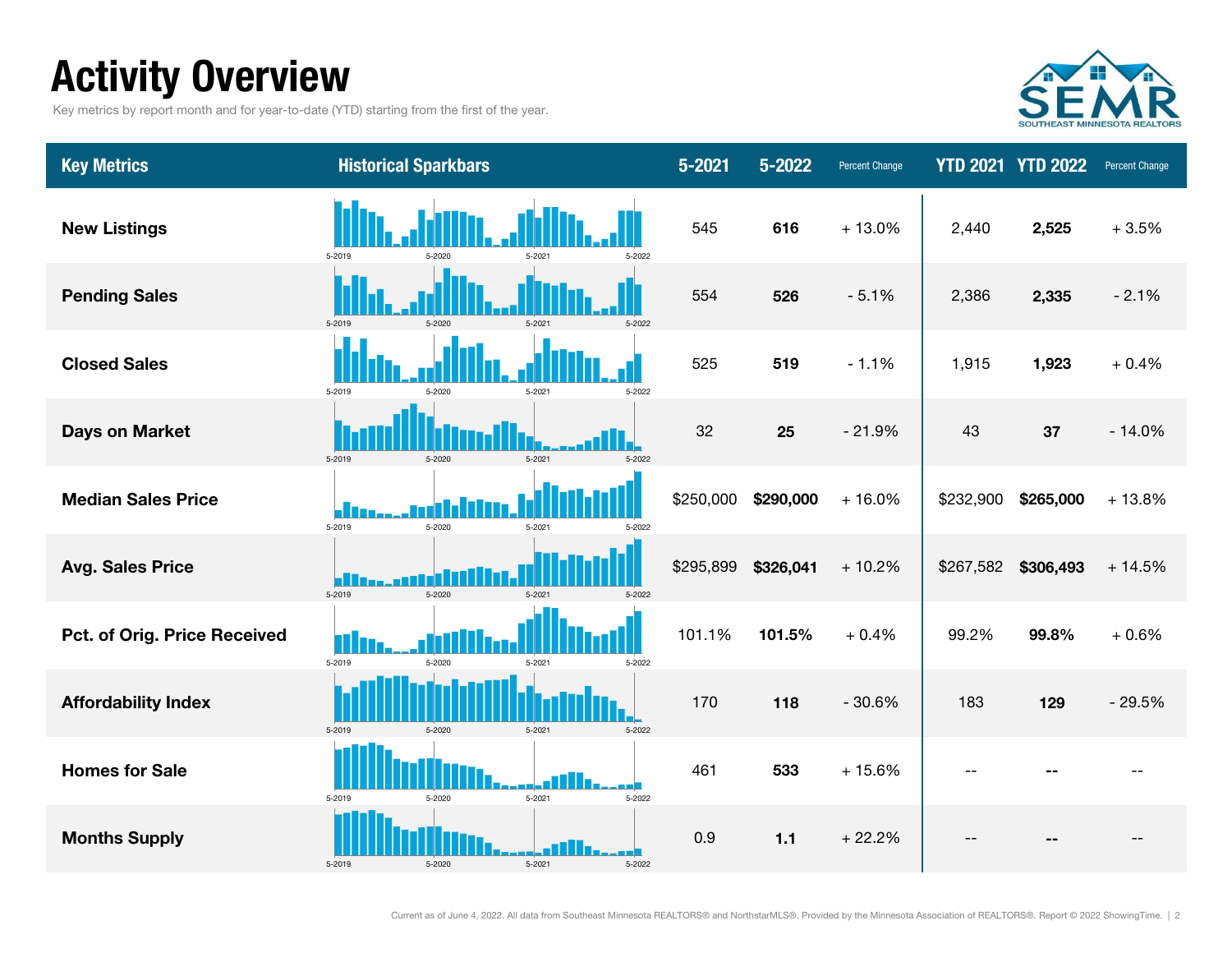### New Listings

A count of the properties that have been newly listed on the market in a given month.





| <b>New Listings</b> |     | Prior Year | <b>Percent Change</b> |
|---------------------|-----|------------|-----------------------|
| June 2021           | 666 | 619        | +7.6%                 |
| <b>July 2021</b>    | 665 | 623        | $+6.7%$               |
| August 2021         | 613 | 609        | $+0.7%$               |
| September 2021      | 579 | 569        | $+1.8%$               |
| October 2021        | 511 | 545        | $-6.2\%$              |
| November 2021       | 339 | 310        | $+9.4%$               |
| December 2021       | 260 | 226        | $+15.0%$              |
| January 2022        | 295 | 298        | $-1.0%$               |
| February 2022       | 366 | 369        | $-0.8\%$              |
| March 2022          | 624 | 592        | $+5.4%$               |
| April 2022          | 624 | 636        | $-1.9%$               |
| May 2022            | 616 | 545        | $+13.0\%$             |
| 12-Month Avg        | 513 | 495        | $+3.6%$               |

#### Historical New Listings by Month

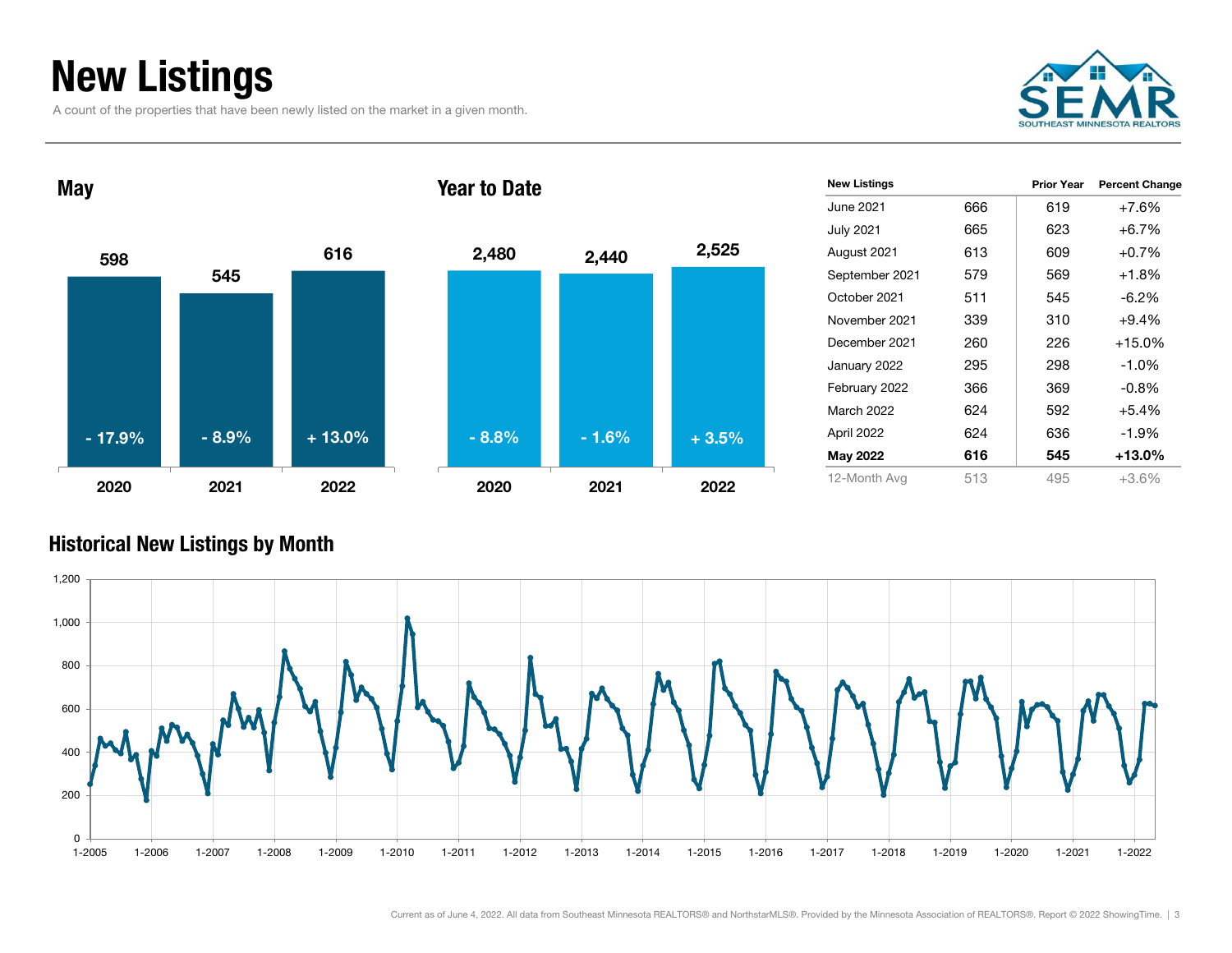### Pending Sales

A count of the properties on which offers have been accepted in a given month.





| <b>Pending Sales</b> |     | Prior Year | <b>Percent Change</b> |
|----------------------|-----|------------|-----------------------|
| June 2021.           | 538 | 658        | -18.2%                |
| <b>July 2021</b>     | 518 | 594        | -12.8%                |
| August 2021          | 539 | 596        | $-9.6%$               |
| September 2021       | 482 | 542        | $-11.1%$              |
| October 2021         | 492 | 522        | $-5.7%$               |
| November 2021        | 426 | 390        | $+9.2%$               |
| December 2021        | 313 | 334        | $-6.3\%$              |
| January 2022         | 334 | 340        | $-1.8%$               |
| February 2022        | 354 | 361        | $-1.9%$               |
| <b>March 2022</b>    | 540 | 532        | $+1.5%$               |
| April 2022           | 581 | 599        | -3.0%                 |
| May 2022             | 526 | 554        | -5.1%                 |
| 12-Month Avg         | 470 | 502        | $-6.4%$               |

#### Historical Pending Sales by Month

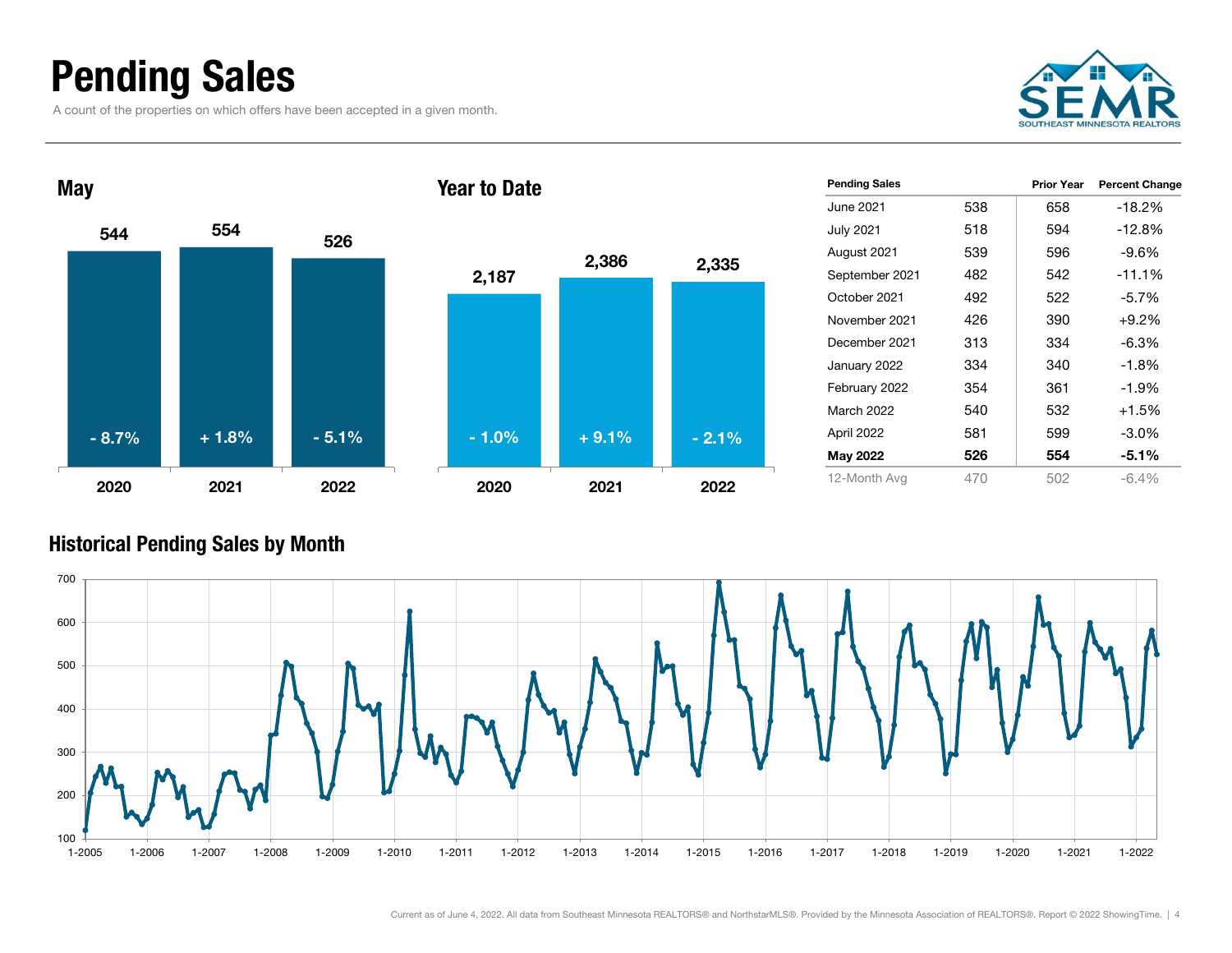### Closed Sales

A count of the actual sales that closed in a given month.





| <b>Closed Sales</b> |     | <b>Prior Year</b> | <b>Percent Change</b> |
|---------------------|-----|-------------------|-----------------------|
| June 2021.          | 664 | 587               | $+13.1%$              |
| <b>July 2021</b>    | 550 | 688               | $-20.1\%$             |
| August 2021         | 561 | 575               | $-2.4%$               |
| September 2021      | 537 | 585               | $-8.2\%$              |
| October 2021        | 547 | 618               | $-11.5%$              |
| November 2021       | 480 | 457               | $+5.0%$               |
| December 2021       | 480 | 467               | $+2.8%$               |
| January 2022        | 295 | 317               | -6.9%                 |
| February 2022       | 281 | 268               | $+4.9%$               |
| <b>March 2022</b>   | 378 | 372               | $+1.6%$               |
| April 2022          | 450 | 433               | +3.9%                 |
| <b>May 2022</b>     | 519 | 525               | $-1.1\%$              |
| 12-Month Avg        | 479 | 491               | $-2.4\%$              |
|                     |     |                   |                       |

#### Historical Closed Sales by Month

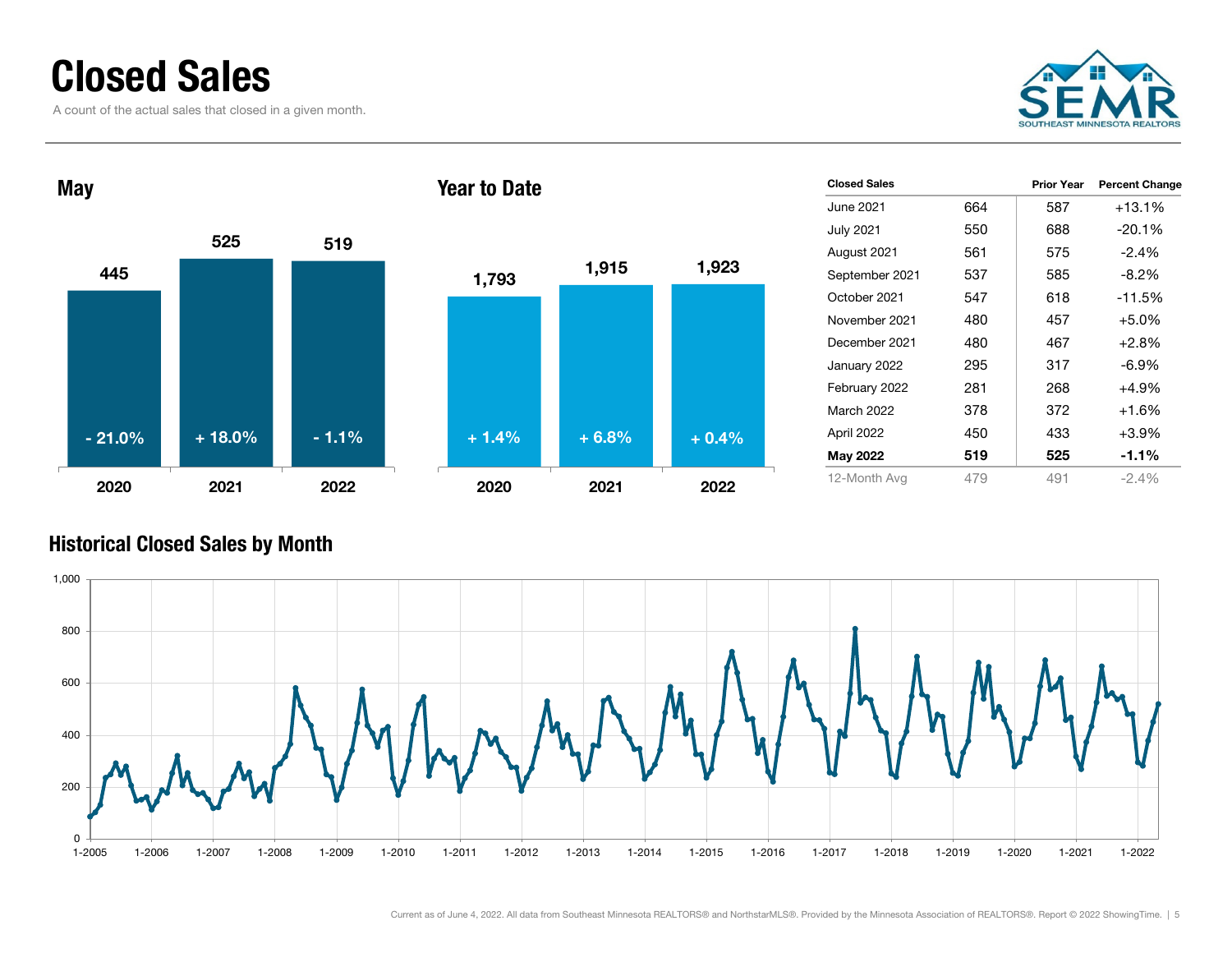### Days on Market Until Sale

Average number of days between when a property is listed and when an offer is accepted in a given month.





#### Historical Days on Market Until Sale by Month

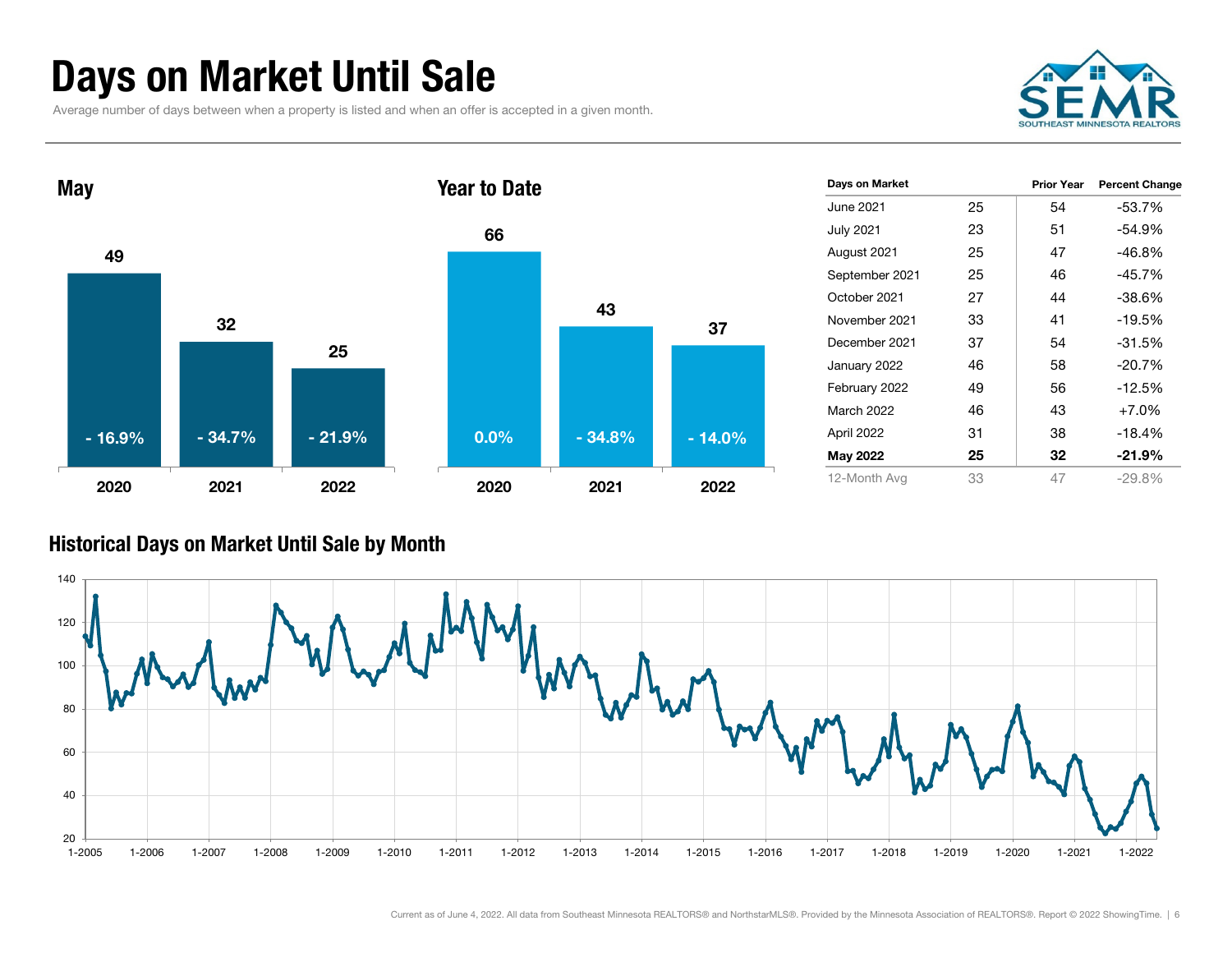### Median Sales Price

Point at which half of the sales sold for more and half sold for less, not accounting for seller concessions, in a given month.



May





| <b>Median Sales Price</b> |           | <b>Prior Year</b> | <b>Percent Change</b> |
|---------------------------|-----------|-------------------|-----------------------|
| June 2021                 | \$266,800 | \$229,500         | $+16.3%$              |
| <b>July 2021</b>          | \$260,000 | \$216,800         | +19.9%                |
| August 2021               | \$246,038 | \$235,000         | $+4.7%$               |
| September 2021            | \$250,000 | \$225,500         | $+10.9%$              |
| October 2021              | \$253,000 | \$230,000         | $+10.0\%$             |
| November 2021             | \$235,000 | \$225,000         | $+4.4%$               |
| December 2021             | \$250,000 | \$224.000         | +11.6%                |
| January 2022              | \$245,000 | \$220,000         | $+11.4%$              |
| February 2022             | \$255,000 | \$200,000         | $+27.5%$              |
| March 2022                | \$260,000 | \$242,000         | $+7.4%$               |
| April 2022                | \$270,000 | \$229,000         | +17.9%                |
| May 2022                  | \$290,000 | \$250,000         | +16.0%                |
| 12-Month Avg              | \$256.736 | \$227,233         | +13.0%                |

#### Historical Median Sales Price by Month

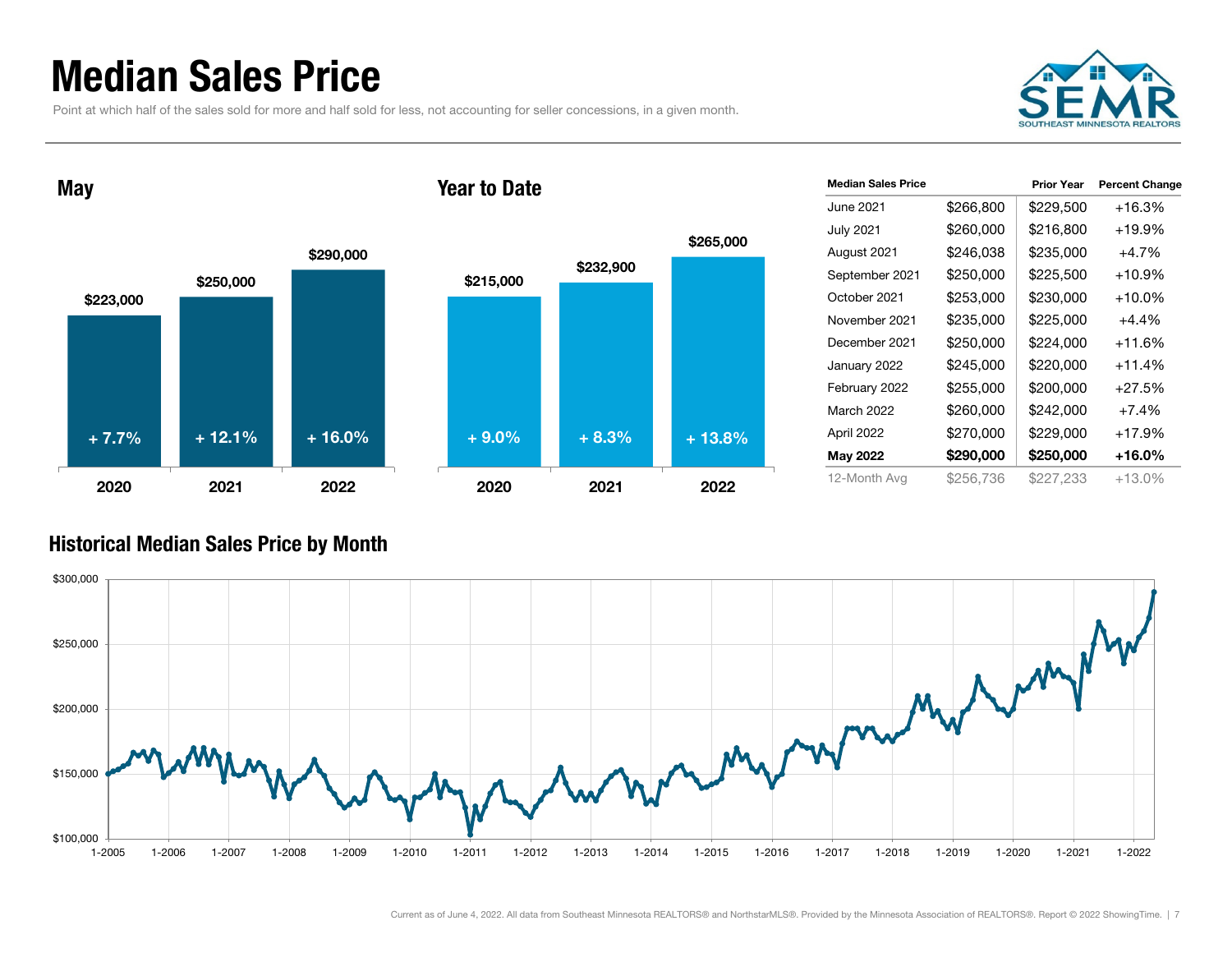### Average Sales Price

Average sales price for all closed sales, not accounting for seller concessions, in a given month.





|           | <b>Prior Year</b> | <b>Percent Change</b> |
|-----------|-------------------|-----------------------|
| \$292,780 | \$254,183         | $+15.2%$              |
| \$294,345 | \$249,182         | $+18.1%$              |
| \$276,832 | \$251,108         | +10.2%                |
| \$289,382 | \$256,411         | $+12.9\%$             |
| \$287,473 | \$261,005         | $+10.1%$              |
| \$274.461 | \$256,853         | $+6.9\%$              |
| \$285,956 | \$247,168         | $+15.7%$              |
| \$280,990 | \$251,242         | $+11.8\%$             |
| \$305,036 | \$233,929         | $+30.4%$              |
| \$291,698 | \$266,234         | $+9.6\%$              |
| \$313,965 | \$266,886         | +17.6%                |
| \$326,041 | \$295,899         | +10.2%                |
| \$293,247 | \$257,508         | +13.9%                |
|           |                   |                       |

#### Historical Average Sales Price by Month



\$306,493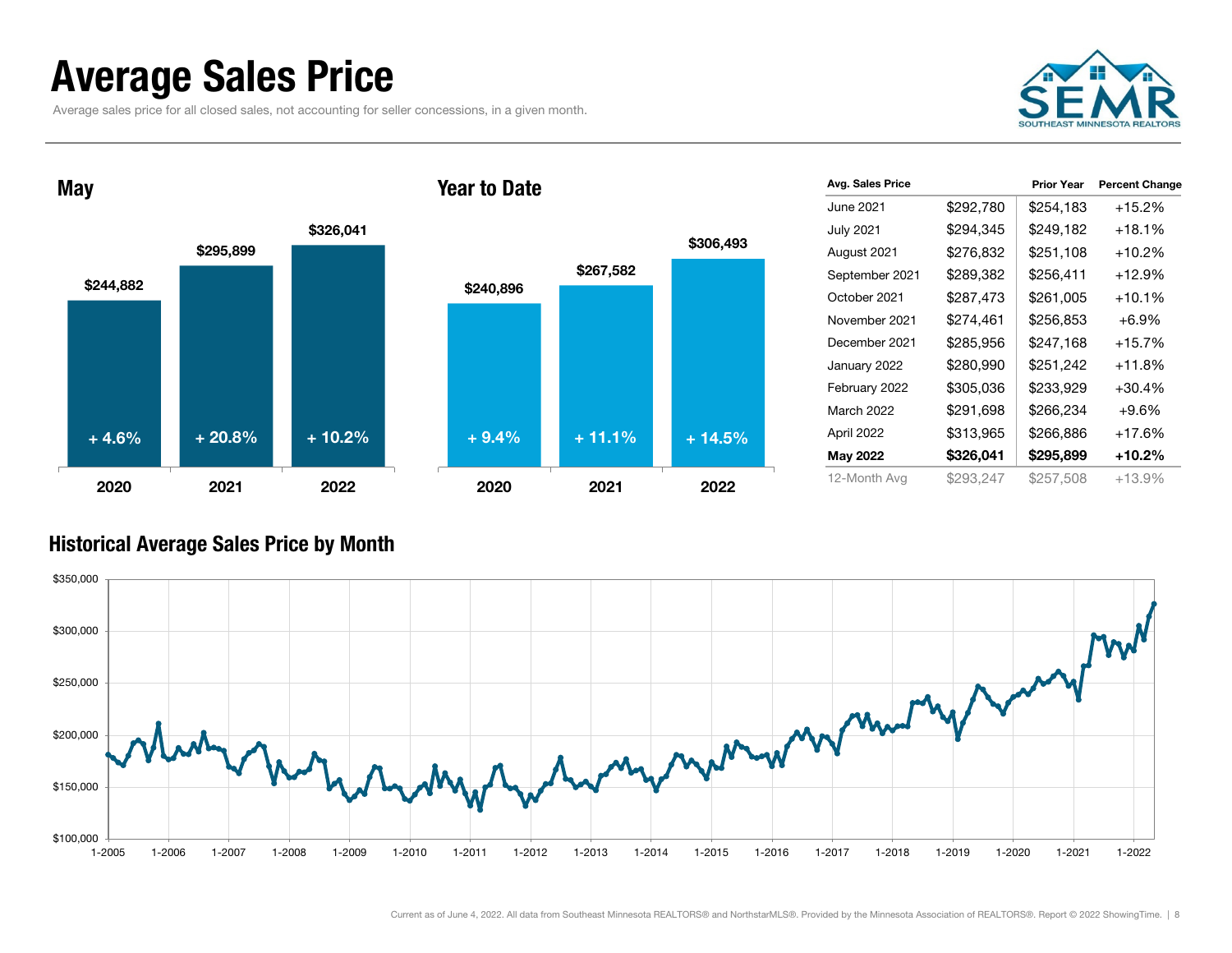### Percent of Original List Price Received

Percentage found when dividing a property's sales price by its original list price, then taking the average for all properties sold in a given month, not accounting for seller concessions.





| Pct. of Orig. Price Received |        | <b>Prior Year</b> | <b>Percent Change</b> |
|------------------------------|--------|-------------------|-----------------------|
| June 2021.                   | 102.2% | 97.9%             | $+4.4%$               |
| <b>July 2021</b>             | 102.0% | 98.1%             | $+4.0%$               |
| August 2021                  | 100.3% | 98.5%             | $+1.8%$               |
| September 2021               | 99.0%  | 98.2%             | $+0.8\%$              |
| October 2021                 | 99.0%  | 98.5%             | $+0.5%$               |
| November 2021                | 98.1%  | 97.2%             | $+0.9\%$              |
| December 2021                | 97.3%  | 96.5%             | $+0.8%$               |
| January 2022                 | 97.7%  | 96.8%             | $+0.9%$               |
| February 2022                | 98.3%  | 96.3%             | $+2.1%$               |
| March 2022                   | 99.0%  | 99.5%             | -0.5%                 |
| April 2022                   | 100.6% | 100.2%            | $+0.4%$               |
| <b>May 2022</b>              | 101.5% |                   | $+0.4\%$              |
| 12-Month Avg                 | 99.6%  | 98.2%             | $+1.4%$               |

#### Historical Percent of Original List Price Received by Month

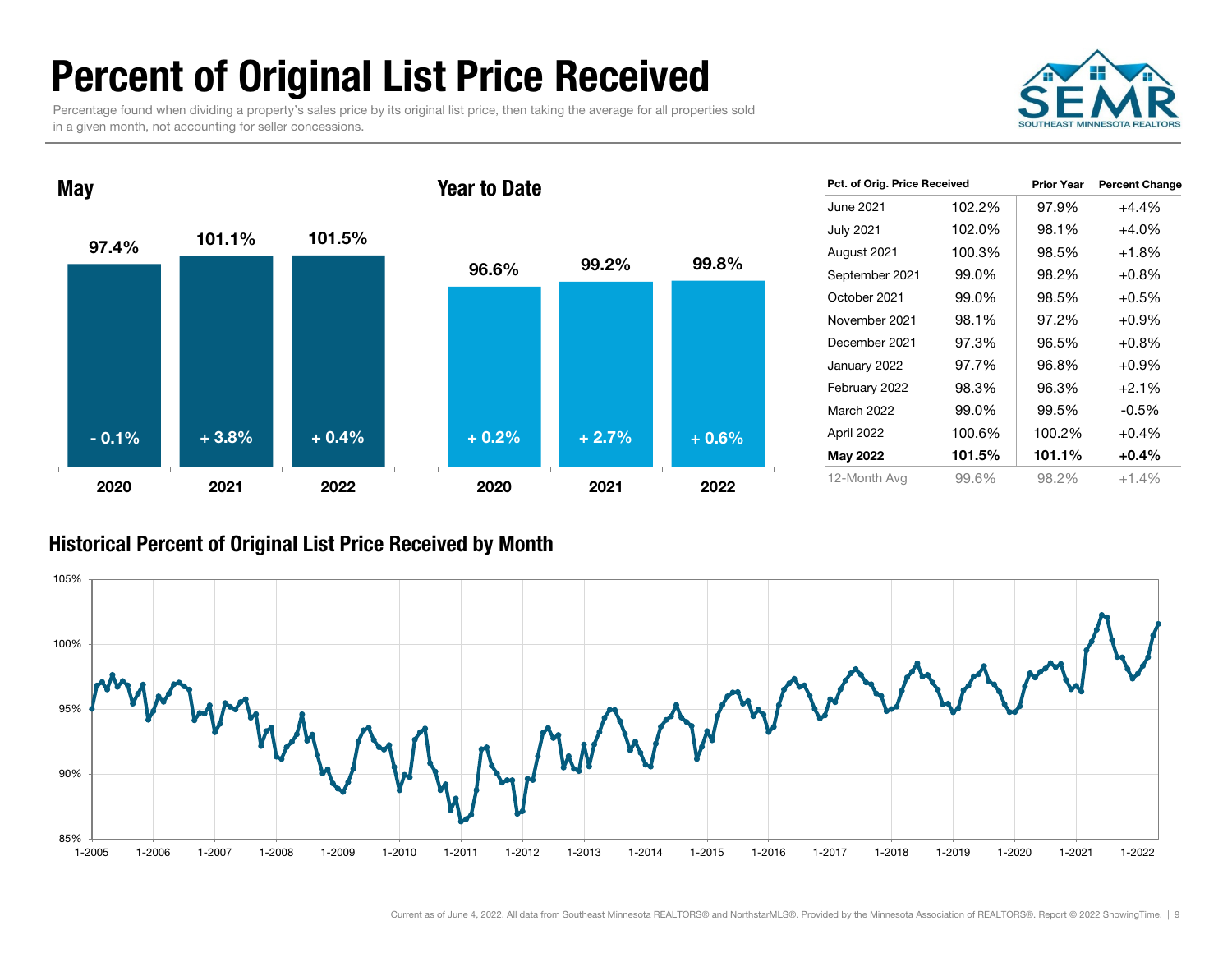## Housing Affordability Index

This index measures housing affordability for the region. For example, an index of 120 means the median household income is 120% of what is necessary to qualify for the median-priced home under prevailing interest rates. A higher number means greater affordability.





| <b>Affordability Index</b> |     | <b>Prior Year</b> | <b>Percent Change</b> |
|----------------------------|-----|-------------------|-----------------------|
| June 2021                  | 159 | 186               | $-14.5%$              |
| <b>July 2021</b>           | 164 | 199               | $-17.6%$              |
| August 2021                | 174 | 185               | $-5.9\%$              |
| September 2021             | 170 | 193               | $-11.9%$              |
| October 2021               | 168 | 191               | $-12.0%$              |
| November 2021              | 185 | 197               | $-6.1%$               |
| December 2021              | 166 | 197               | $-15.7%$              |
| January 2022               | 164 | 199               | $-17.6%$              |
| February 2022              | 155 | 208               | $-25.5%$              |
| March 2022                 | 139 | 172               | $-19.2%$              |
| April 2022                 | 124 | 186               | -33.3%                |
| <b>May 2022</b>            | 118 | 170               | $-30.6\%$             |
| 12-Month Avg               | 157 | 190               | $-17.4%$              |

#### Historical Housing Affordability Index by Mont h

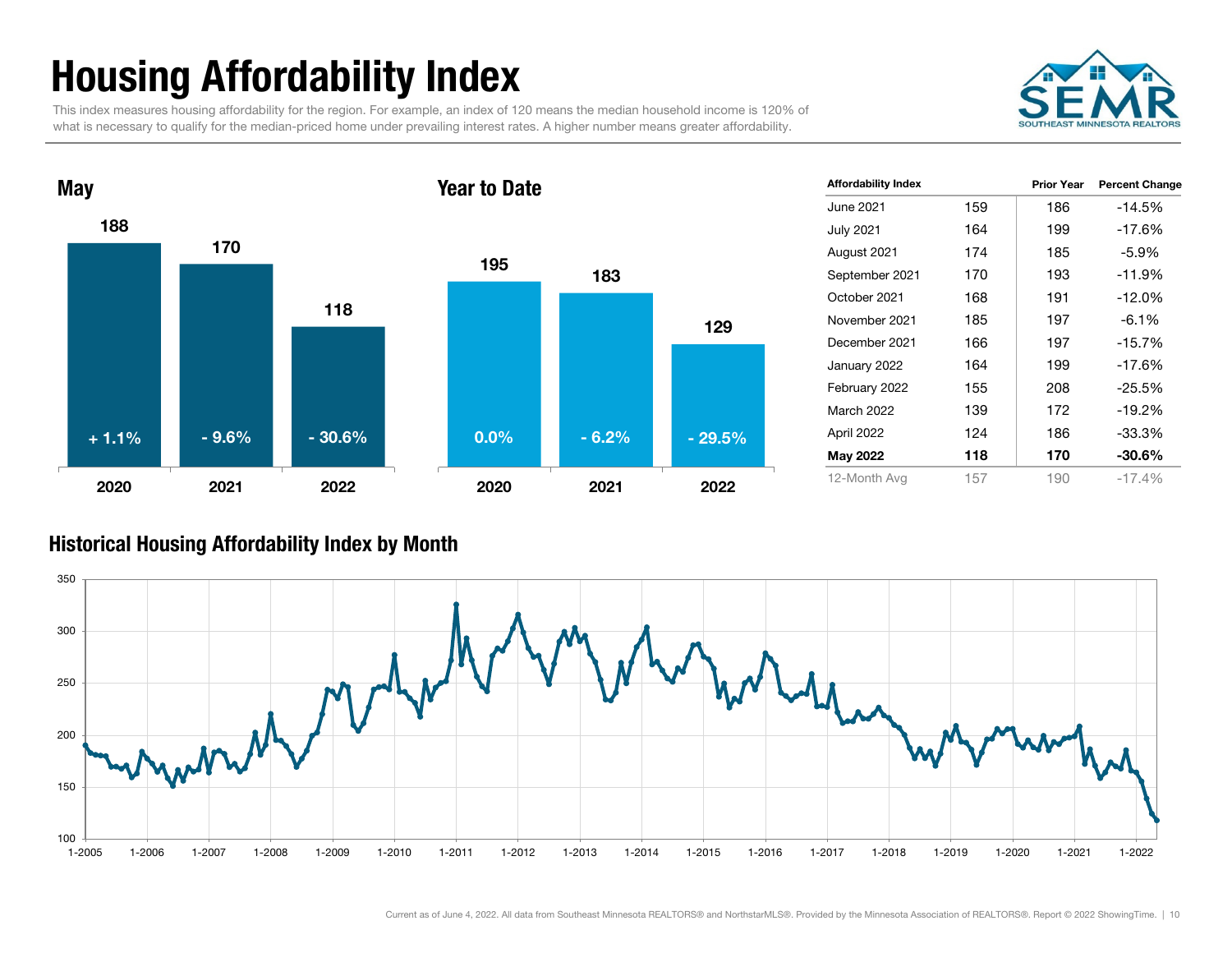### Inventory of Homes for Sale

The number of properties available for sale in active status at the end of a given month.





#### Historical Inventory of Homes for Sale by Month

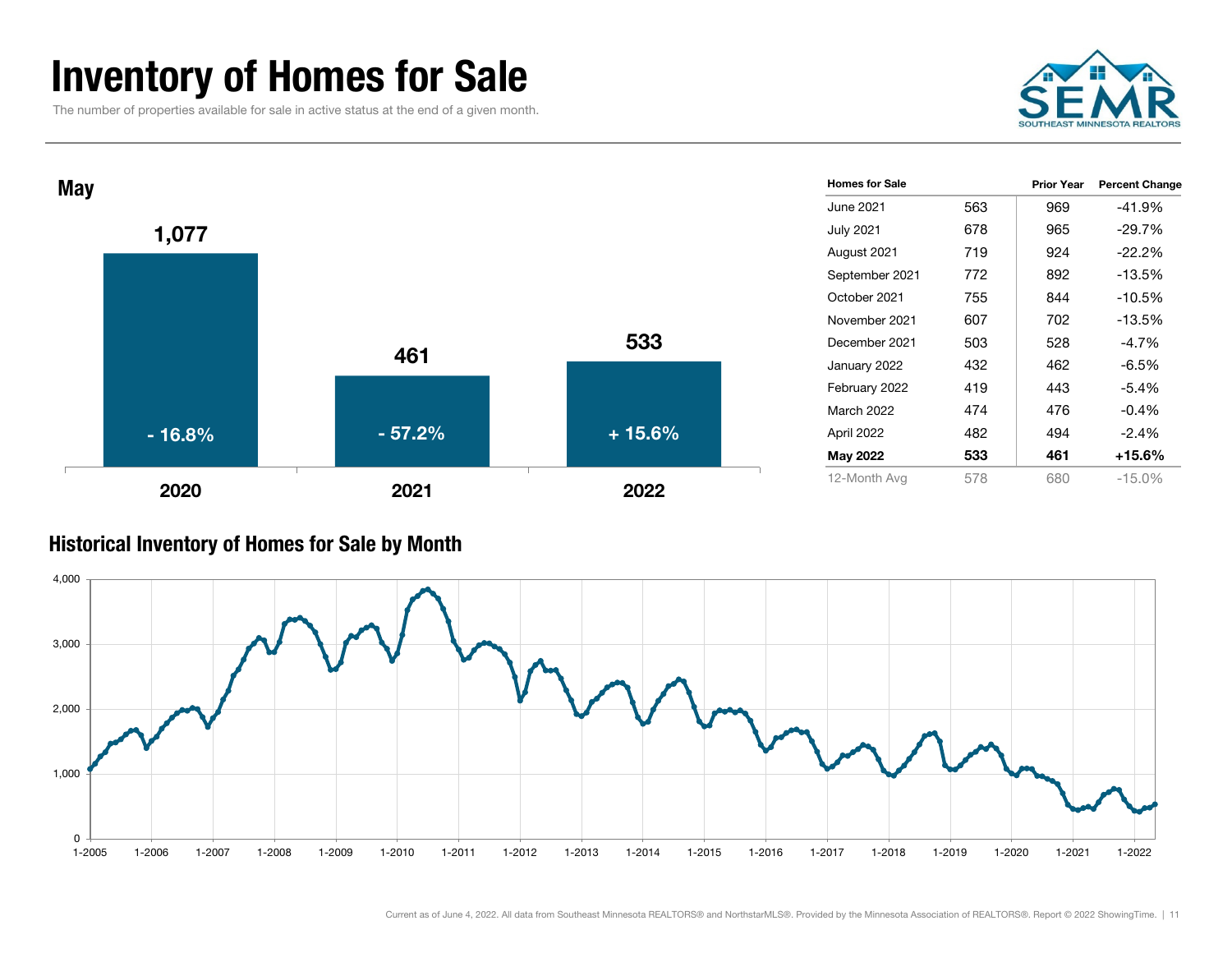### Months Supply of Inventory

The inventory of homes for sale at the end of a given month, divided by the average monthly pending sales from the last 12 months.





#### Historical Months Supply of Inventory by Month